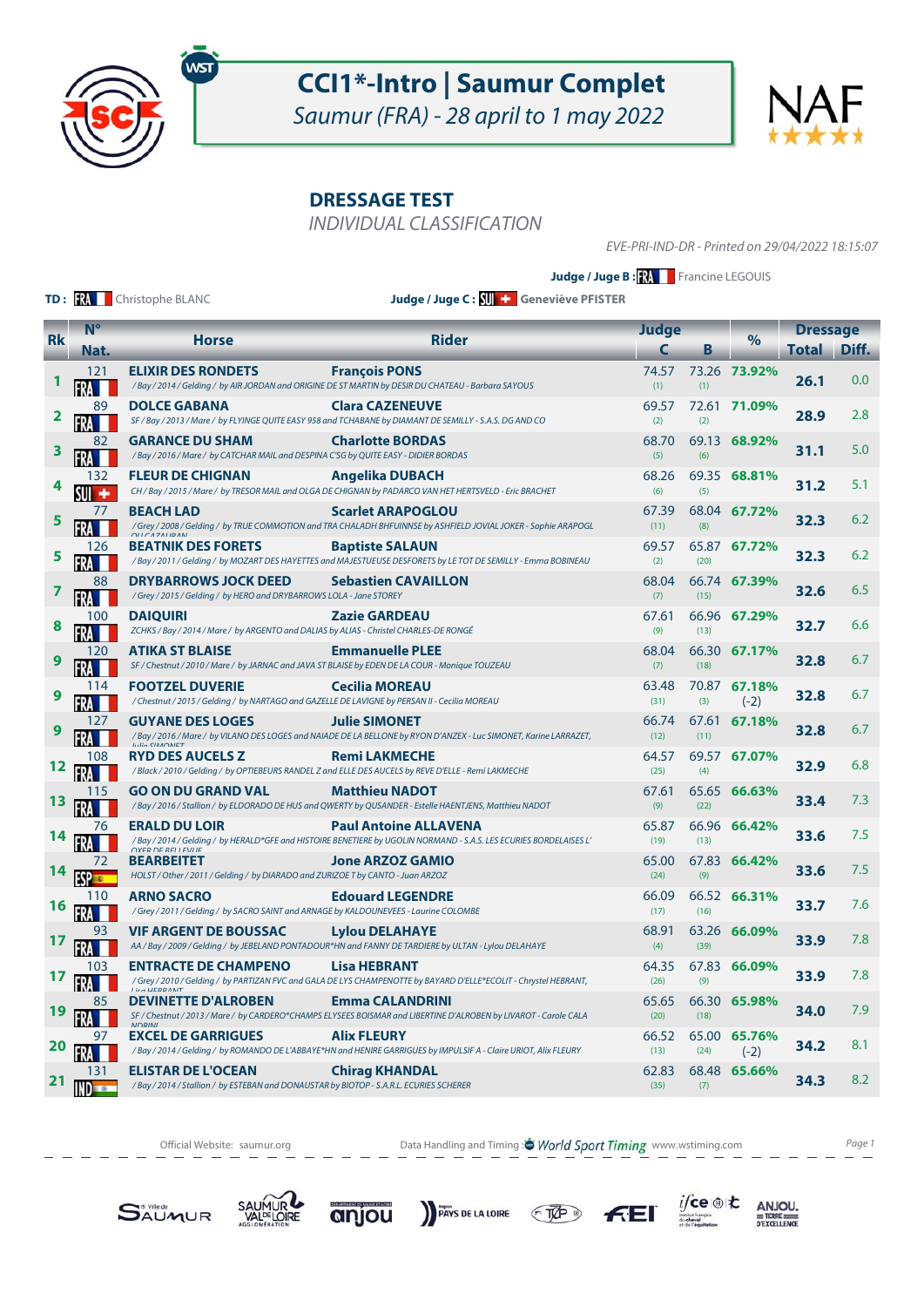

Saumur (FRA) - 28 april to 1 may 2022

**DRESSAGE TEST**

INDIVIDUAL CLASSIFICATION

EVE-PRI-IND-DR - Printed on 29/04/2022 18:15:07

**Judge / Juge B : XX** Francine LEGOUIS

**TD: RA** Christophe BLANC

**Judge / Juge C : Geneviève PFISTER**

|           | N <sup>o</sup> |                                                                                                                                 |                                                                                                                                                     | <b>Judge</b>  |      |                        | <b>Dressage</b> |       |
|-----------|----------------|---------------------------------------------------------------------------------------------------------------------------------|-----------------------------------------------------------------------------------------------------------------------------------------------------|---------------|------|------------------------|-----------------|-------|
| <b>Rk</b> | Nat.           | <b>Horse</b>                                                                                                                    | <b>Rider</b>                                                                                                                                        | c             | В    | $\%$                   | Total           | Diff. |
| 22        | 122            | <b>GUERLAIN DU LANDRAN</b>                                                                                                      | <b>Aurelie PUCHEU</b><br>/ Other / 2016 / Stallion / by GRAFENSTOLZ and FANCHON II by LE GREGOL - Alain BAGNERES, Cecilia CAZENEUVE                 | 66.30<br>(15) | (24) | 65.00 65.65%           | 34.4            | 8.3   |
| 23        | 86             | <b>OOEUR DE HUS Z</b><br>ZANG / Grey / 2010 / Stallion / by QUE GUAPO and CAFE CREME by CREVE COEUR - Antoni CALMON             | <b>Antoni CALMON</b>                                                                                                                                | 63.91<br>(28) | (12) | 67.17 65.54%           | 34.5            | 8.4   |
| 24        | 112            | <b>DAYLIGHT BERTREVILLE</b><br><b>MECNADO</b>                                                                                   | <b>Alice MESNARD</b><br>/ Other / 2013 / Mare / by PARADIS LATIN*BRIMBELLES and TINKAS GIRL by APACHE D'ADRIERS - Franck HERAS-GOMEZ, Alice         | 66.52<br>(13) | (33) | 64.13 65.33%           | 34.7            | 8.6   |
| 25        | 128<br>FRA     | <b>CARRE D'AS TARDONNE</b><br>/ Bay / 2012 / Stallion / by MIGHTY MAGIC and TOPAZE DE CHALUSSE by TINKA'S BOY - Celine VACHER   | <b>Celine VACHER</b>                                                                                                                                | 65.65<br>(20) | (31) | 64.35 65.00%           | 35.0            | 8.9   |
| 26        | 84             | <b>SALSA DE LA JANIERE</b><br>/Bay / 2006 / Mare / by COL CANTO and FEE DU PAVILLON by DOUBLE ESPOIR - Francois BREUIL          | <b>Jeanne BREUIL</b>                                                                                                                                | 62.17<br>(40) | (16) | 66.52 64.35%           | 35.7            | 9.6   |
| 27        | 95<br>FRA      | <b>E MAIL DE L'EDEN</b><br>/Other/2014/Gelding/ by JAGUAR MAIL and TINKABELL MAIL by IOWA - Aude FELIX                          | <b>Aude FELIX</b>                                                                                                                                   | 63.91<br>(28) | (31) | 64.35 64.13%<br>$(-2)$ | 35.9            | 9.8   |
| 28        | 116            | <b>AKENA DES DOUITS</b><br>SF / Bay / 2010 / Gelding / by SALTO DE L'ISLE and OLGA DES MOITIERS by VONDEEN - Jean-Francois NOEL | <b>Jean-Francois NOEL</b>                                                                                                                           | 64.13<br>(27) | (36) | 63.70 63.92%           | 36.1            | 10.0  |
| 29        | 111            | <b>SWATTCH</b>                                                                                                                  | <b>Perrine LHERMITTE</b><br>AA / Bay / 2006 / Mare / by URBAIN DU MONNAI and CLEMENTINE DURIVAU by OR DE PIERRE - Perrine LHERMITTE                 | 62.17<br>(40) | (23) | 65.22 63.70%           | 36.3            | 10.2  |
| 29        | FRA            | <b>COLDPLAY D'AUROIS</b>                                                                                                        | <b>Marine CASTAGNE</b><br>/ Chestnut / 2012 / Gelding / by UBERGRAAF D*SUNGARD and ELNA DE PERRAZ by POLACK II - Emma PELAUD, Evelyne PELA          | 66.09<br>(17) | (49) | 61.30 63.70%           | 36.3            | 10.2  |
| 29        | 117            | <b>SCAPA DES CYGNES</b><br>/Grey/2011/Gelding/by GALA DE FONTAINE and DEESSE DU BRANA by MARATHON - Colette PADERN              | <b>Suzon PADERN</b>                                                                                                                                 | 66.30<br>(15) | (50) | 61.09 63.70%           | 36.3            | 10.2  |
| 32        | 119            | <b>CLEA DU LOIR</b>                                                                                                             | <b>Eliot PLAT</b><br>SF / Chestnut / 2012 / Mare / by RISSOA D'AG*BOIS MARGOT and DEA DE LA CHESNAIE by KILDARE III - Barbara GERME, Eliot P        | 65.22<br>(23) | (47) | 61.96 63.59%           | 36.4            | 10.3  |
| 33        | 90             | <b>SAHOURE DE BRIE</b>                                                                                                          | <b>Morgane CHRETIEN</b><br>/ Chestnut / 2006 / Mare / by LUCCIANNO*HN and LOTUS DE CHAMTEMERLE by ULHAN*HN - Morgane CHRETIEN, Valentin L           | 63.26<br>(32) | (36) | 63.70 63.48%<br>$(-2)$ | 36.5            | 10.4  |
| 33        | 104            | <b>CARLETY D'AUROIS</b>                                                                                                         | <b>Emma JORDY</b><br>/Bay/2012/Mare/ by UBERGRAAF D*SUNGARD and BRUNEHILD D'AUROIS by POLACK II - Sophie JEANJEAN                                   | 63.04<br>(33) | (34) | 63.91 63.48%           | 36.5            | 10.4  |
| 35        | 106            | <b>VASCO DES COUX</b>                                                                                                           | <b>Heidi LACHAUD PEYRICAL</b><br>/Chestnut / 2009 / Stallion / by NEWTON DE KREISKER and NAOMI DE BRECEY by FLIPPER D'ELLE - Hetdi LACHAUD--PEYRICA | 61.74<br>(42) | (24) | 65.00 63.37%           | 36.6            | 10.5  |
| 36        | 99             | <b>ALTEA MOUCHE</b>                                                                                                             | Jean Julien FREY ADC<br>SF / Chestnut / 2010 / Mare / by CHEF ROUGE*HN and OASIS MOUCHE by QREDO DE PAULSTRA - Jean Julien FREY ADC                 | 61.09<br>(45) | (24) | 65.00 63.05%           | 37.0            | 10.9  |
| 36        | 105            | <b>FANCY FACE DE VALPAO</b>                                                                                                     | <b>Ronan JOUAULT</b><br>/ Bay / 2015 / Mare / by CANTURO*BOIS MARGOT and PRETTY DU CHAILLOU by JAGUAR MAIL - Ambre CHALVET                          | 61.52<br>(43) | (30) | 64.57 63.05%           | 37.0            | 10.9  |
| 36        | 81             | <b>DAY DREAM DE BONNERY</b>                                                                                                     | <b>Aurelie BOISSON</b><br>/Bay/2013/Mare/ by ROMANDO DE L'ABBAYE*HN and HOTESSE DU GERY by LEPRINCE DE THURIN - Aurelie BOISSON                     | 63.70<br>(30) | (44) | 62.39 63.05%           | 37.0            | 10.9  |
| 39        | 133            | <b>SUENO VI CH</b><br>/ Chestnut / 2006 / Gelding / by OKAWANGO and SAULACE by SAUMAREZ - Schönbächler Markus                   | <b>Jennifer EICHER</b>                                                                                                                              | 62.83<br>(35) | (42) | 63.04 62.94%           | 37.1            | 11.0  |
| 40        |                | <b>ELVIS BOUGAUX</b>                                                                                                            | <b>Mayalen ROMATET</b><br>/Bay / 2014 / Stallion / by ROCK'N ROLL SEMILLY and L'ORE by BRETT SAINT CLAIR - Jean-Jacques ROMATET, Mayalen ROMAT      | 62.39<br>(37) | (39) | 63.26 62.83%           | 37.2            | 11.1  |
| 40        | 101            | <b>ARMANI DE LA HAYE</b>                                                                                                        | <b>Lilou GIRARD</b><br>/ Bay / 2010 / Mare / by CONTENDRO DE CUVRY and STARLETTE DE LA HAYE by ARPEGE PIERREVILLE - Lilou GIRARD                    | 65.65<br>(20) | (51) | 60.00 62.83%           | 37.2            | 11.1  |
| 42        | 118            | <b>BANBAKA PHILOU</b>                                                                                                           | <b>Karine PENNE</b><br>SF / Chestnut / 2011 / Mare / by QUEBRACHO SEMILLY and PINATA by GAVROCHE DE QUINCY - Karine PENNE                           | 60.22<br>(46) | (24) | 65.00 62.61%           | 37.4            | 11.3  |

Official Website: saumur.org **Data Handling and Timing : World Sport Timing** www.wstiming.com Page 2











 $i$ /ce  $\circledast$  to

 $\underset{\text{D'EXCELLING}}{\text{ANJOU}}$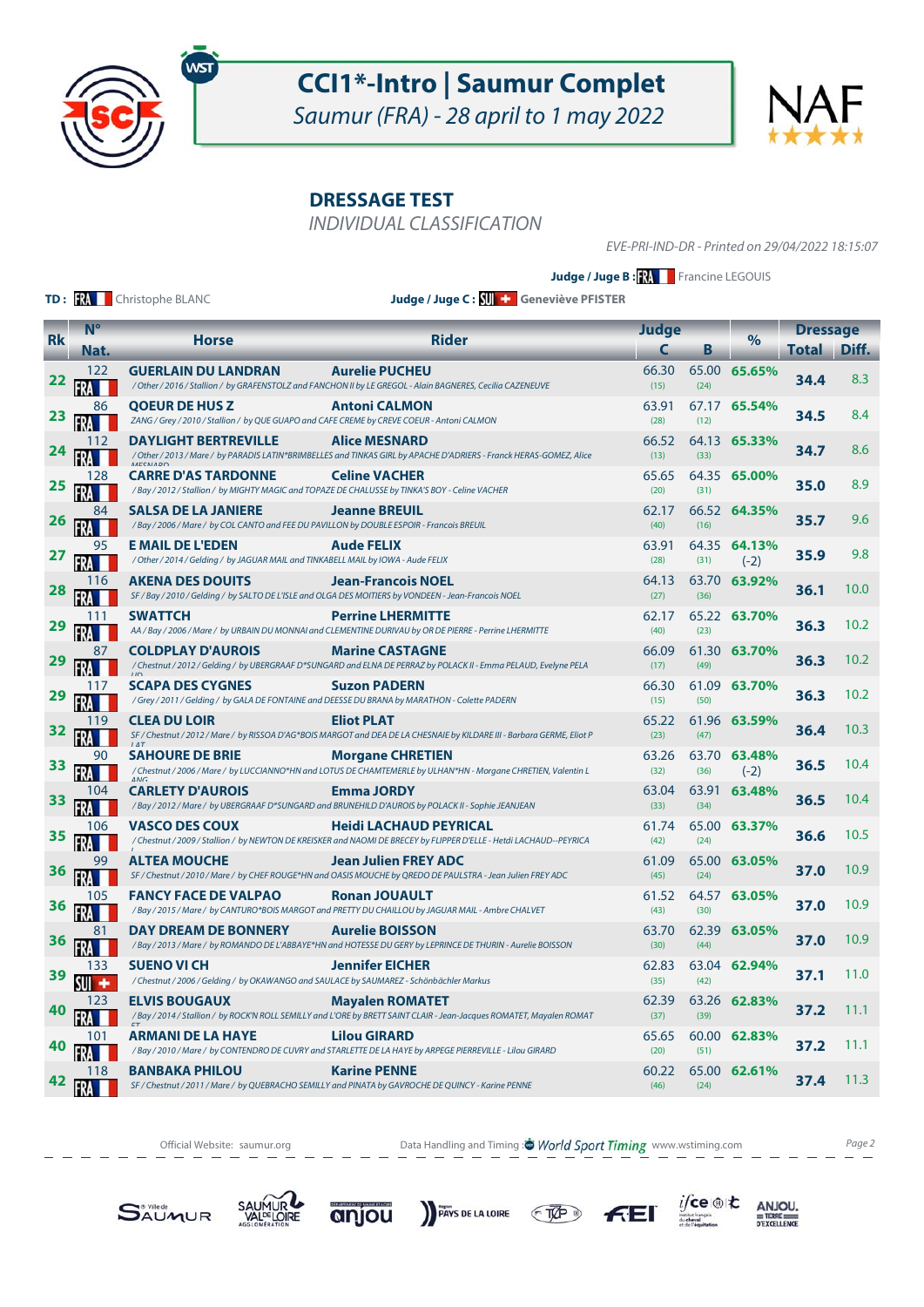

Saumur (FRA) - 28 april to 1 may 2022

**DRESSAGE TEST**

INDIVIDUAL CLASSIFICATION

EVE-PRI-IND-DR - Printed on 29/04/2022 18:15:07

**Judge / Juge B : XX** Francine LEGOUIS

**TD: RA** Christophe BLANC

**Judge / Juge C : Geneviève PFISTER**

| <b>Rk</b> | N <sup>o</sup>      |                                                                                                                                                                                                 | <b>Rider</b>                                                                                                                                                                              | <b>Judge</b>  |                  | $\%$                   | <b>Dressage</b> |       |
|-----------|---------------------|-------------------------------------------------------------------------------------------------------------------------------------------------------------------------------------------------|-------------------------------------------------------------------------------------------------------------------------------------------------------------------------------------------|---------------|------------------|------------------------|-----------------|-------|
|           | Nat.                | <b>Horse</b>                                                                                                                                                                                    |                                                                                                                                                                                           |               | Β                |                        | <b>Total</b>    | Diff. |
| 42        | 79                  | <b>EPSOM DE COQUERIE</b><br>/Other/2014/Stallion/by HERITAGE FORTUNUS and TOUT TERRAIN by CORRADO - Camille MOYA                                                                                | <b>Marie BERTRAND</b>                                                                                                                                                                     | 61.52<br>(43) | (36)             | 63.70 62.61%           | 37.4            | 11.3  |
| 44        | 107                 | <b>SON OF GLAM O'FIANNA</b>                                                                                                                                                                     | 63.04<br>61.96<br><b>Helene LAGARDE</b><br>62.50%<br>SF / Chestnut / 2006 / Gelding / by JEFF D'OR and GLAMOUR DU MERVAUX by HAND IN GLOVE - S.A.R.L. ETRIER DU PAYS MELL<br>(33)<br>(47) |               |                  |                        | 37.5            | 11.4  |
| 45        | 94                  | <b>CARAMBAR DU MEDOC</b>                                                                                                                                                                        | <b>Juliette ESCOFET</b><br>/ Grey / 2012 / Gelding / by ROSCO DE BELLEFOND and RIVIERE DU MEDOC by VANDALE DAF - Juliette ESCOFET-MOUNAIX, A<br>maud ESCOEET Halang MOUNAIV               | 62.39<br>(37) | 62.39<br>(44)    | 62.39%                 | 37.6            | 11.5  |
| 46        | 92                  | <b>FIVE STARS DE CIRCEE</b><br>/ Bay / 2015 / Mare / by GENTLEMAN IV and JURANTE by CONCORDE - E.A.R.L. HARAS TREIZE                                                                            | <b>Camille COLLET VIDAL</b>                                                                                                                                                               | 58.70<br>(50) | (20)             | 65.87 62.29%           | 37.7            | 11.6  |
| 47        |                     | <b>Vasilena BOTEVA</b><br><b>BOTANA</b><br>60.22<br>/Bay / 2017 / Mare / - Vasilena BOTEVA<br>(46)                                                                                              |                                                                                                                                                                                           | 63.91<br>(34) | 62.07%<br>$(-2)$ | 37.9                   | 11.8            |       |
| 48        | 134                 | <b>FILIPPINES DU THOT</b>                                                                                                                                                                       | <b>Nina DIEBOLD</b><br>SF / Bay / 2015 / Mare / by JAH'S DIAMANT and LURONNE DU THOT by FIDELIO DU THOT HN - Nina DIEBOLD                                                                 | 60.22<br>(46) | (39)             | 63.26 61.74%<br>$(-6)$ | 38.3            | 12.2  |
| 49        | 113                 | <b>FORET D'ARGONNE</b>                                                                                                                                                                          | <b>Marc Antoine MICHEL</b><br>/Chestnut / 2015 / Mare / by KAPITOL D'ARGONNE and MIRAGE D'ARGONNE by CONCORDE - Marc Antoine MICHEL                                                       | 58.48<br>(51) | (29)             | 64.78 61.63%           | 38.4            | 12.3  |
| 50        | 124                 | <b>FIDELIO DE BRAY</b><br>Mina SAIAGH<br>/ Bay / 2015 / Stallion / by QLASSIC BOIS MARGOT and BALOUBEE DE BRAY by OLALA DE BUISSY - S.C.E.A. MSPORT                                             |                                                                                                                                                                                           | 62.39<br>(37) | (54)             | 58.26 60.33%           | 39.7            | 13.6  |
| 51        | 91<br><b>FRA</b>    | <b>DANAKIN DE PHYLINE</b><br><b>Thylia COLIN</b><br>/ Bay / 2013 / Gelding / by GALOPIN DU BIOLAY and ARNOIA by VILLA D'ESTE - Thylia COLIN                                                     |                                                                                                                                                                                           | 57.39<br>(53) | 63.04<br>(42)    | 60.22%<br>$(-2)$       | 39.8            | 13.7  |
| 52        | 109                 | <b>FIRST DE LAUMENCE</b><br><b>Magali LASNE</b><br>/ Chestnut / 2015 / Gelding / by OGRION DES CHAMPS*HN and OCEANNE DU CLOS by GAMIN DE QUIESCE - Jacob VERNAT                                 |                                                                                                                                                                                           | 57.83<br>(52) | 62.17<br>(46)    | 60.00%                 | 40.0            | 13.9  |
| 53        | 75                  | <b>UNE POUR DEUX CERES</b><br><b>Veera SOMERSALMI</b><br>SF / Chestnut / 2008 / Mare / by CABDULA DU TILLARD and IDYLLE NOCTURNE by AMI DE LA FOSSE - Veera SOMERSALMI                          |                                                                                                                                                                                           | 59.57<br>(49) | (58)             | 55.87 57.72%           | 42.3            | 16.2  |
| 54        | 96                  | FOREST JUMP MARCYAN<br>/ Bay / 2015 / Gelding / by GIBUS PINEL and KATIMINI DE SWAN by DOLLAR DU MESNIL - Frederic FISCHER                                                                      | <b>Lou Ann FISCHER</b>                                                                                                                                                                    | 56.09<br>(54) | (52)             | 59.13 57.61%<br>$(-2)$ | 42.4            | 16.3  |
| 55        | 78                  | <b>TRIOMPHE DE BEAUFORT</b><br>/Other / 2007 / Gelding / by CERGIEL (PL) SE and MARQUISE DE BEAUFORT ONCS - Sarah BERSCHEID                                                                     | <b>Sarah BERSCHEID</b>                                                                                                                                                                    | 54.13<br>(55) | (55)             | 57.61 55.87%           | 44.1            | 18.0  |
| 56        | 129                 | <b>CHAMPIONE NORMANDE</b><br><b>Quitterie VINSONNEAU</b><br>54.13<br>SF / Bay / 2012 / Mare / by RIVA NOE DE LATREILLE and IDOLE NORMANDE by CAMELIA DE RUELLES - Henry Pascal VINSONNE<br>(55) |                                                                                                                                                                                           | (56)          | 57.39 55.76%     | 44.2                   | 18.1            |       |
| 57        | 80                  | <b>CASH NOIR D'AUTIZE</b>                                                                                                                                                                       | <b>Erwan BEZARD</b><br>/Bay/2012/Gelding/by QUALITY TOUCH and SIRENENOIRE D'AUTIZE by DOLLAR DU MURIER - Erwan BEZARD                                                                     | 50.65<br>(58) | 59.13<br>(52)    | 54.89%<br>$(-2)$       | 45.1            | 19.0  |
| 58        | 83                  | <b>EVANKA</b><br>/Bay / 2016 / Mare / by EVASIVE and BRYANKA by ANABAA BLUE - Anthony BONNET                                                                                                    | <b>Zoe BOSSHARD</b>                                                                                                                                                                       | 51.52<br>(57) | (59)             | 54.57 53.05%           | 47.0            | 20.9  |
| 59        | 135                 | <b>CABOTIN DU VERT BOIS D'</b>                                                                                                                                                                  | <b>Hugo LANGENSCHEID</b><br>SBS / Bay / 2008 / Gelding / by CATWALK VAN DE HELLE and ULTICA DU VERT BOIS by IDOLATRE - HUGO LANGENSCHEID                                                  | 50.22<br>(59) | (60)             | 54.35 52.29%           | 47.7            | 21.6  |
| 60        | 74<br><b>FSP 33</b> | <b>CASSANDRINA C</b><br>/ Bay / 2005 / Mare / by CASSANDER C and DOÑA ARGENTINA - JUAN PEDRO COLUCHO MERINO                                                                                     | <b>Blanca LAVANDEIRA MARTINEZ</b>                                                                                                                                                         | 34.78<br>(60) | (57)             | 56.30 45.54%           | 54.5            | 28.4  |

Official Website: saumur.org **Data Handling and Timing : World Sport Timing** www.wstiming.com Page 3











 $i$ /ce  $\circledast$  to

 $\underset{\text{D'EXCELLING}}{\text{ANJOU}}$